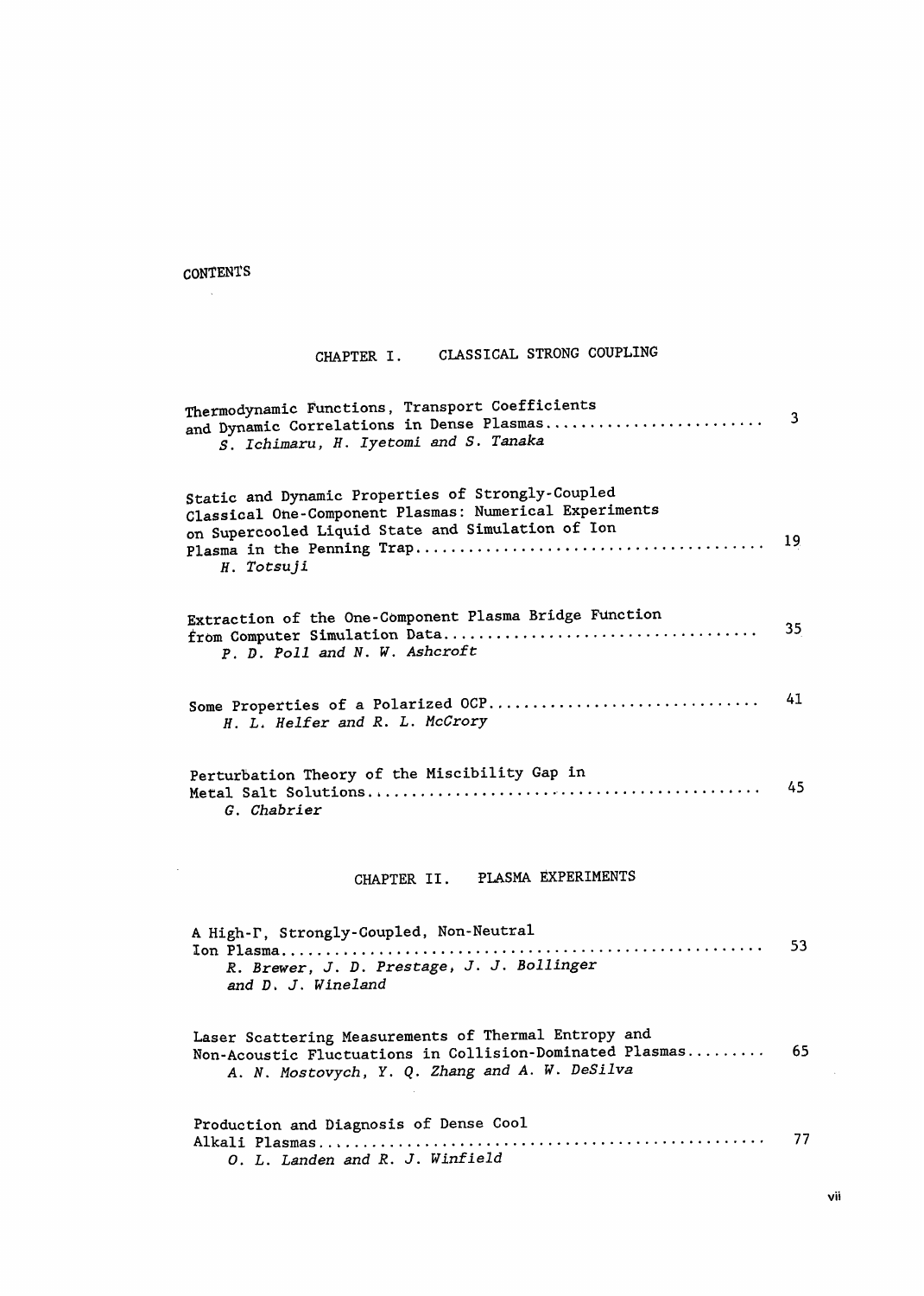| Shock Waves and Thermodynamics of Strongly<br>V. E. Fortov and V. K. Gryaznov                                                                 | 87  |
|-----------------------------------------------------------------------------------------------------------------------------------------------|-----|
| Strongly-Coupled Plasma Diagnostics and Experimental<br>M. M. Popovic and S. S. Popovic                                                       |     |
| CHAPTER III. MOLECULAR DYNAMICS AND KINETIC THEORY                                                                                            |     |
| Two Component Plasmas in Two and Three Dimensions 111<br>$J.-P.$ Hansen                                                                       |     |
| Kinetic Theory of the Interdiffusion Coefficient<br>D. B. Boercker                                                                            |     |
| Transport Properties of a Fully Ionized Plasma:<br>Semi-Classical or Quantum Mechanical Approach 133<br>J. Wallenborn, B. Bernu and V. Zehnle |     |
| CHAPTER IV. ASTROPHYSICS                                                                                                                      |     |
| Dense Matter in Astrophysics: Selected Topics 139<br>E. Schatzman                                                                             |     |
| Transport Processes and Neutrino Emission Processes<br>N. Itoh                                                                                |     |
| White Dwarf Stars: Laboratories for Strongly<br>G. Fontaine                                                                                   |     |
| Toward an Improved Pure Hydrogen EOS for<br>D. Saumon and H. M. Van Horn                                                                      | 173 |
| Solar Oscillations and the Equation of State 179<br>W. Däppen                                                                                 |     |
| CHAPTER V. OUANTUM PLASMAS                                                                                                                    |     |
| Thermodynamic Properties and Phase Transitions in<br>H. Hess and W. Ebeling                                                                   |     |

 $\label{eq:2.1} \frac{1}{\sqrt{2\pi}}\int_{\mathbb{R}^3}\frac{1}{\sqrt{2\pi}}\int_{\mathbb{R}^3}\frac{1}{\sqrt{2\pi}}\int_{\mathbb{R}^3}\frac{1}{\sqrt{2\pi}}\int_{\mathbb{R}^3}\frac{1}{\sqrt{2\pi}}\int_{\mathbb{R}^3}\frac{1}{\sqrt{2\pi}}\int_{\mathbb{R}^3}\frac{1}{\sqrt{2\pi}}\frac{1}{\sqrt{2\pi}}\int_{\mathbb{R}^3}\frac{1}{\sqrt{2\pi}}\frac{1}{\sqrt{2\pi}}\int_{\mathbb{R}^3}\frac{$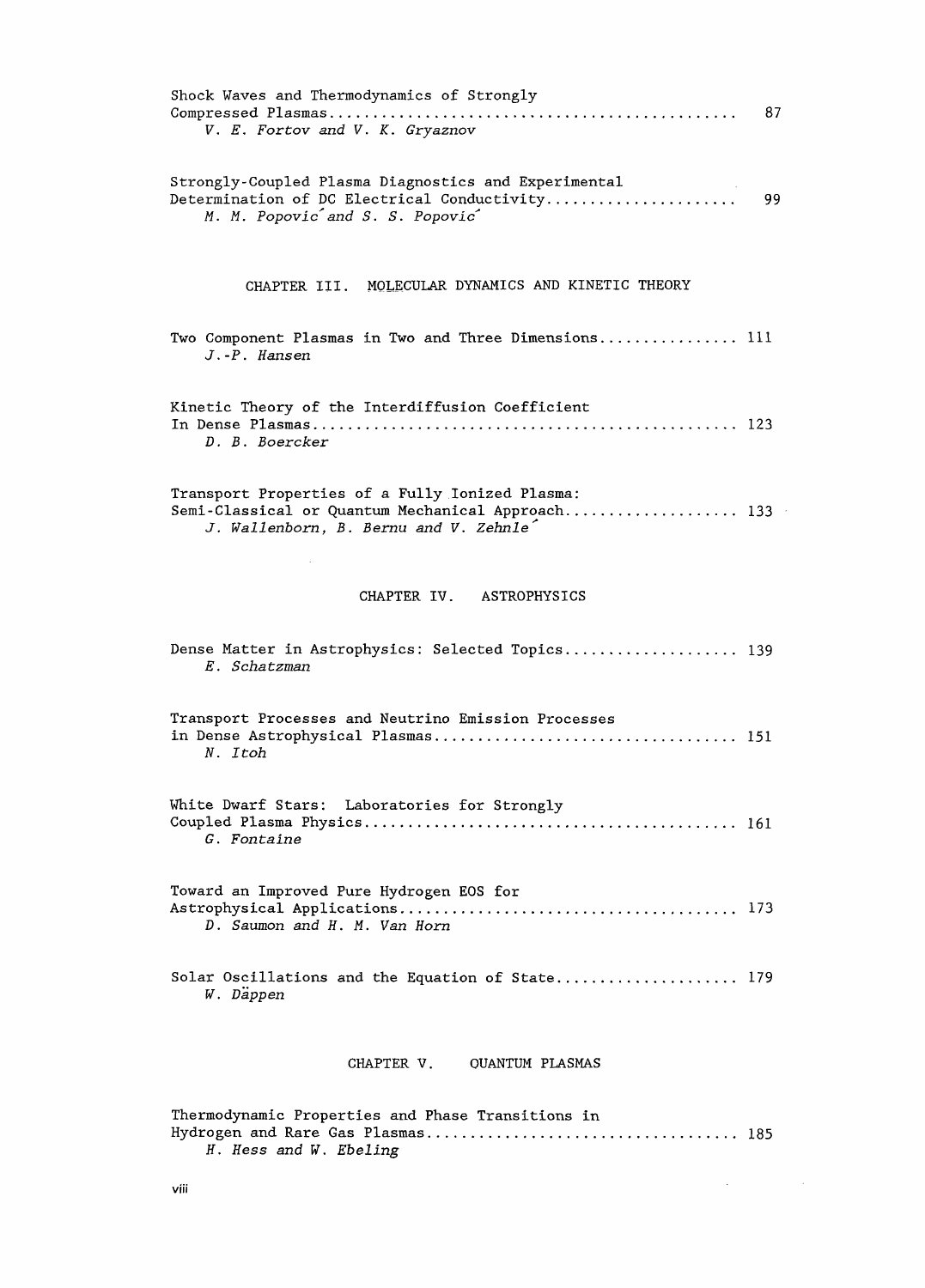| Nonideal Plasmas and Bound States<br>W. D. Kraeft and D. Kremp                                                | 199 |
|---------------------------------------------------------------------------------------------------------------|-----|
| High-Order Levinson Theorems and the Plank-<br>Larkin Partition Function for Reacting Plasmas 215<br>D. Bolle |     |
| Metallic Lithium by Quantum Monte Carlo 229<br>G. Sugiyama, G. Zerah and B. J. Alder                          |     |
| Thomas-Fermi Theory and its Generalizations, Applied<br>G. Senatore and N. H. March                           |     |
| The Thomas-Fermi and Related Models 253<br>S. Eliezer                                                         |     |
| Occupation Numbers in Partially Ionized Plasmas 261<br>F. J. Rogers                                           |     |
| Thomas Fermi Calculation of the Degree of Ionization<br>R. Ying and G. Kalman                                 |     |
| CHAPTER VI.<br>DENSITY FUNCTIONAL THEORY                                                                      |     |
| Density-Functional Methods in Hot Dense Plasmas 275<br>C. Dharma-wardana                                      |     |
| Description of Atomic Species in Dense Plasmas Using<br>a Density-Functional-Theory Approach 293<br>F. Perrot |     |
| The Freezing of Charged and Uncharged<br><i>M. Baus</i>                                                       | 305 |
| Atomic Structure of an Impurity Neon In<br>J. Chihara                                                         | 315 |
| CHAPTER VII. 2-D PLASMAS                                                                                      |     |

Solvable Models of Coulomb Systems in  $Two$  Dimensions  $\overline{33}$ A. Ala

 $\sim$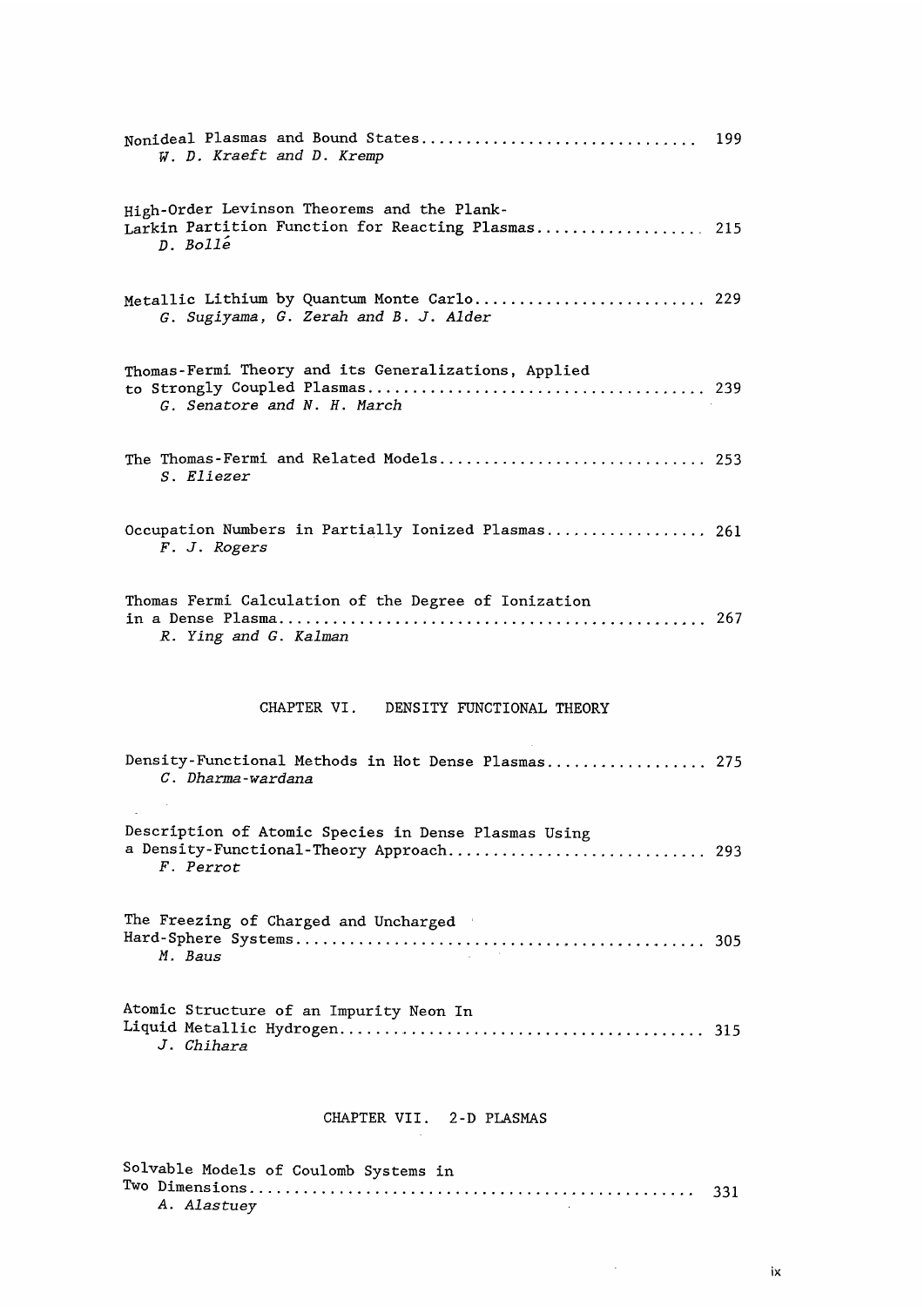| Charge Correlations and Sum Rules in<br>B. Jancovici                                                                       |
|----------------------------------------------------------------------------------------------------------------------------|
| Charge Correlations and Sum Rules in<br>P. A. Martin                                                                       |
| Theory of the Strongly Coupled 2-D Plasma<br>K. I. Golden                                                                  |
| CHAPTER VIII. METALLIC FLUIDS                                                                                              |
| F. Hensel                                                                                                                  |
| Acoustic Velocity Measurements on Fluid Metals From<br>Two-Fold Compressions to Two-Fold Expansions 395<br>J. W. Shaner    |
| Structure of the Jovian Envelope and the<br>Equation of State of Dense Hydrogen 407<br>W. B. Hubbard and M. S. Marley      |
| CHAPTER IX. RESPONSE FUNCTIONS AND ION STOPPING POWER                                                                      |
| Nonlinear Fluctuation-Dissipation Theorems and<br>Their Applications to Dynamical Problems in<br>G. J. Kalman              |
| Collective Modes and Mode Coupling for a<br>L. G. Suttorp                                                                  |
| Ion Stopping Power in Dense Partially<br><i>C.</i> Deutsch                                                                 |
| Exact Asymptotic Expression for the State Dielectric<br>Function of a Uniform Liquid at Large Wave Vectors 463<br>A. Holas |
| The Strongly Coupled OCP Plasmon Dispersion<br>M. Minella and G. Kalman                                                    |

 $\mathcal{A}_{\mathcal{A}}$  $\pmb{\mathsf{x}}$